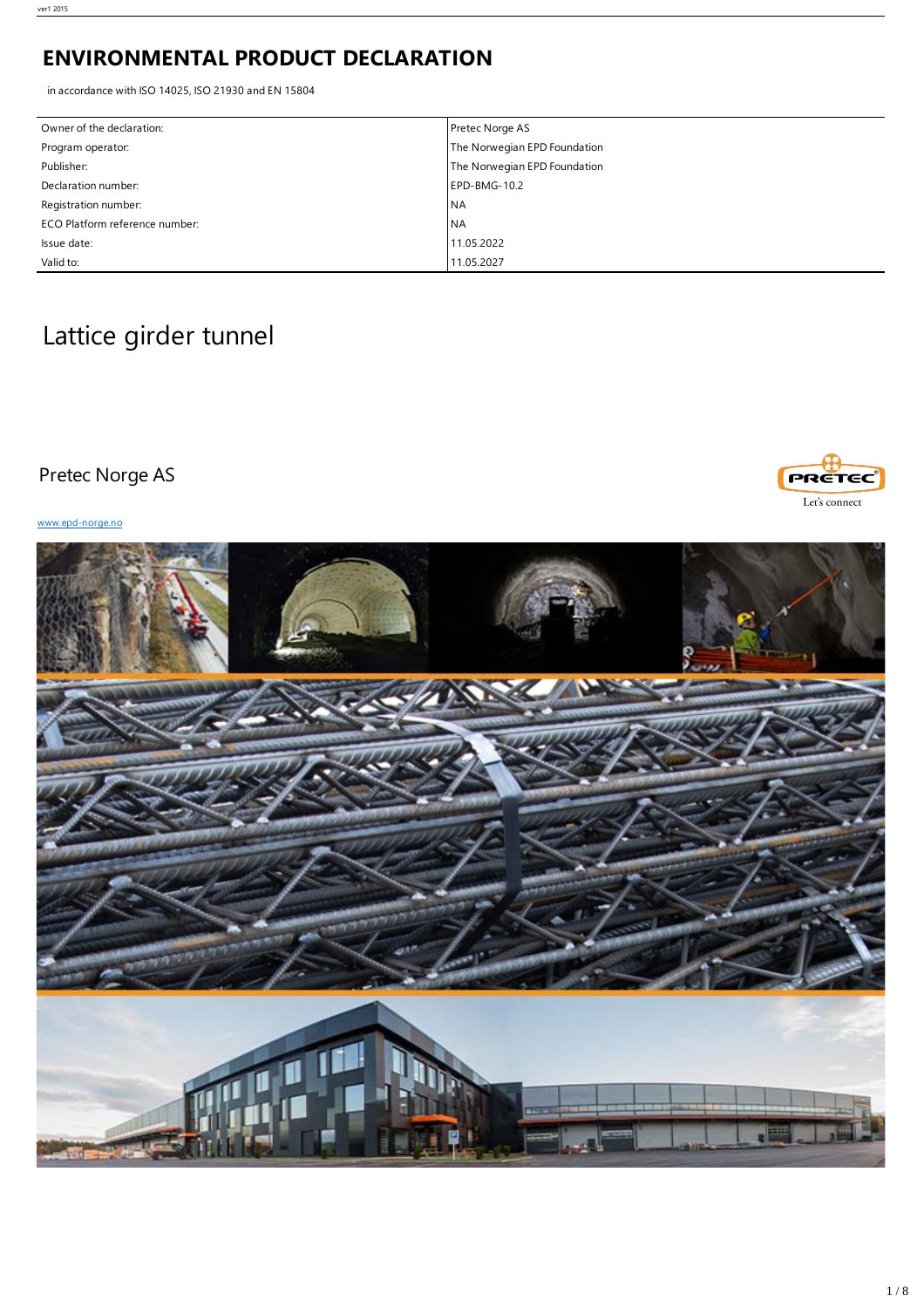

## **General information**

Lattice girder tunnel and the pretection of the Pretectual Pretectual Pretectual Pretectual Pretectual Pretectual Pretectual Pretectual Pretectual Pretectual Pretectual Pretectual Pretectual Pretectual Pretectual Pretectua

### **Program operator: Manufacturer:**

The Norwegian EPD Foundation Pb. 5250 Majorstuen, 0303 Oslo Phone: +47 23 08 80 00 e-mail: [post@epd-norge.no](mailto:post@epd-norge.no)

### **Declaration number: Place of production:**

EPD-BMG-10.2

### **ECO Platform reference number: Management system:**

### **This declaration is based on Product Category Rules: Organisation no:**

CEN Standard EN 15804:2012+A1:2013 serves as core PCR NPCR 013:2019 Part B for Steel and aluminium construction products

### **Statement of liability: Issue date:**

The owner of the declaration shall be liable for the underlying information and evidence. EPD Norway shall not be liable with respect to manufacturer information, life cycle assessment data and evidences.

### **Declared unit: Year of study:**

1 kg Lattice girder tunnel 2021

### **Declared unit with option: Comparability:**

A1,A2,A3,A4,C1,C2,C3,C4,D

Lattice girder for tunnels

## **General information on verification of EPD from EPD tools:**

Independent verification of data, other environmental information and the declaration according to ISO 14025:2010, § 8.1.3 and § 8.1.4. Individual third party verification of each EPD is not required when the EPD tool is i) integrated into the company's environmental management system, ii) the procedures for use of the EPD tool are approved by EPDNorway, and iii) the proccess is reviewed annualy. See Appendix G of EPD-Norway's General Programme Instructions for further information on EPD tools.

### **Verification of EPD tool: Approved:**

Independent third party verification of the EPD tool, background data and test-EPD in accordance with EPDNorway's procedures and guidelines for verification and approval of EPD tools.

Fredrik Moltu Johnsen, Norsus AS

(no signature required)

## **Product: Owner of the declaration:**

Contact person: Fredrik Eggertsen Phone: (+47) 69 10 24 60 e-mail: post@pretec.no

Pretec Norge AS

Pretec Norge AS Kampenesmosen 3 1739 Borgenhaugen Norway

ISO 14001 and ISO 9001, AAA Sertification AB, sert no 794 - EN 1090-1, AAA Sertification AB, sert no 2296

NO 980 429 245 MVA

11.05.2022

**Valid to:**

## 11.05.2027

EPD of construction products may not be comparable if they not comply with EN 15804 and seen in a building context.

### **Functional unit: Development and verification of EPD:**

The declaration has been developed and verified using EPD tool lca.tools ver EPD2020.11, developed by LCA.no AS. The EPD tool is integrated into the company's environmental management system, and has been approved by EPD-Norway

Developer of EPD:

Lars Rune Aasberg

Reviewer of company-specific input data and EPD:

Fredrik Eggertsen

Sign

Håkon Hauan, CEO EPD-Norge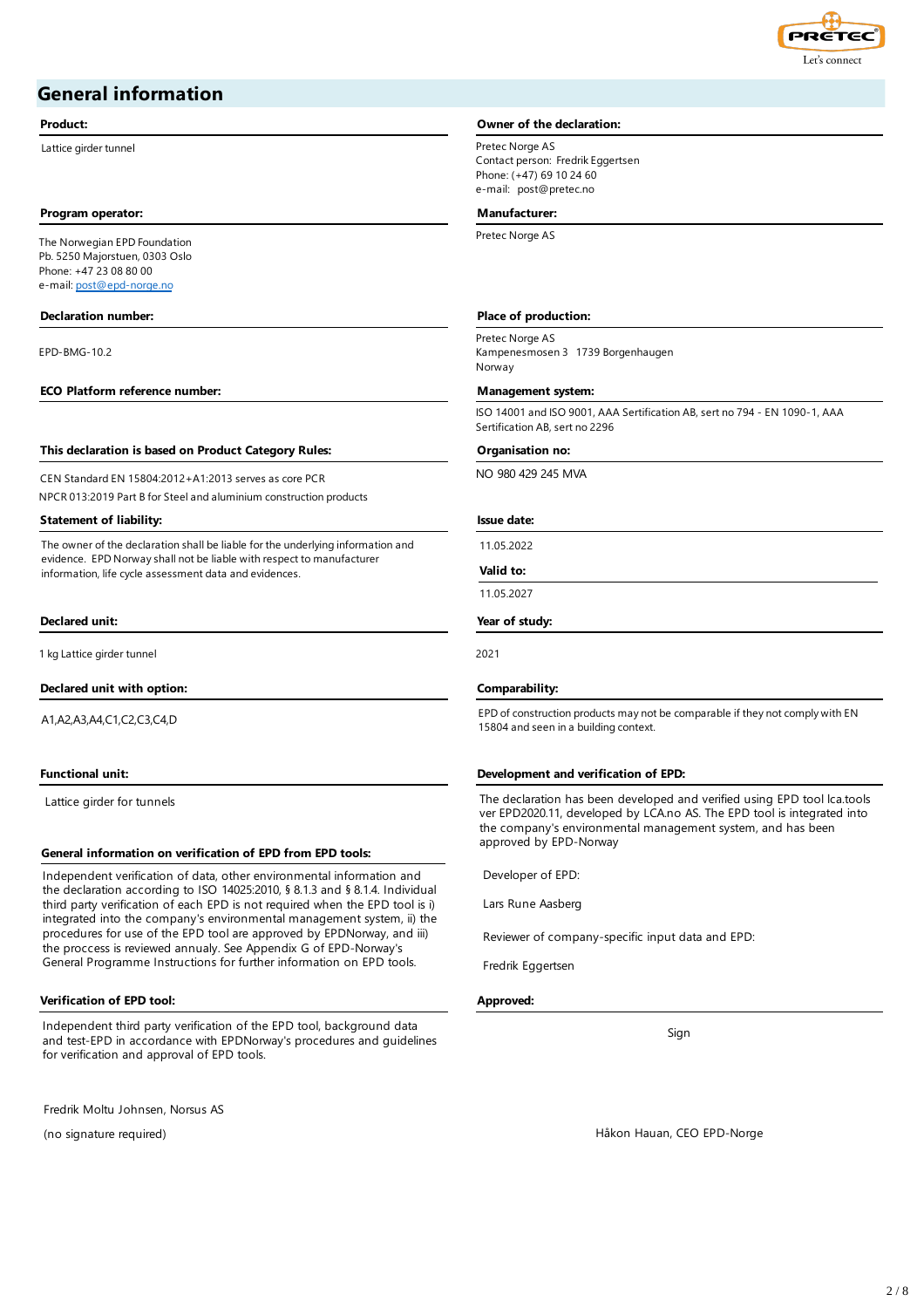

## **Product**

## **Product description:**

Prefabricated 4 bar girder system. Offers immediate support in excavation area.

Entirely integrated in the shotcrete lining; porous zones and shotcrete spray shadows are avoided.

## **Product specification**

Girders are conencted by welded stiffening elements. Assembly of vault by connecting indicivual girder elements.

| <b>Materials</b> | kq   | %      |
|------------------|------|--------|
| Steel            | 1.00 | 100,00 |
| Total:           | 1.00 |        |

## **LCA: Calculation rules**

## **Declared unit:**

1 kg Lattice girder tunnel

## **Cut-off criteria:**

All major raw materials and all the essential energy is included. The production processes for raw materials and energy flows with very small amounts (less than 1%) are not included. These cut-off criteria do not apply for hazardous materials and substances.

## **Data quality:**

Specific data for the product composition are provided by the manufacturer. They represent the production of the declared product and were collected for EPD development in the year of study. Background data is based on registered EPDs according to EN 15804, Ostfold Research databases, ecoinvent and other LCA databases. The data quality of the raw materials in A1 is presented in the table below.

| <b>Materials</b> | Source                                                     | $\bullet$<br>Data quality | Year                |
|------------------|------------------------------------------------------------|---------------------------|---------------------|
| Steel            | $\sim$ $\sim$<br>$\sim$<br><b>IEPF</b><br>''''-BMG-GB-T0.2 | <b>EPD</b>                | 2010<br><b>2018</b> |

## **Technical data:**

Girder bars: Reinforcing steel B500B or higher acc DIN 488-1 Stiffener: B500B acc to DIN 488-1

## **Market:**

Europe

**Reference service life, product**

**Reference service life, building**

## **Allocation:**

The allocation is made in accordance with the provisions of EN 15804. Incoming energy and water and waste production in-house is allocated equally among all products through mass allocation. Effects of primary production of recycled materials is allocated to the main product in which the material was used. The recycling process and transportation of the material is allocated to this analysis.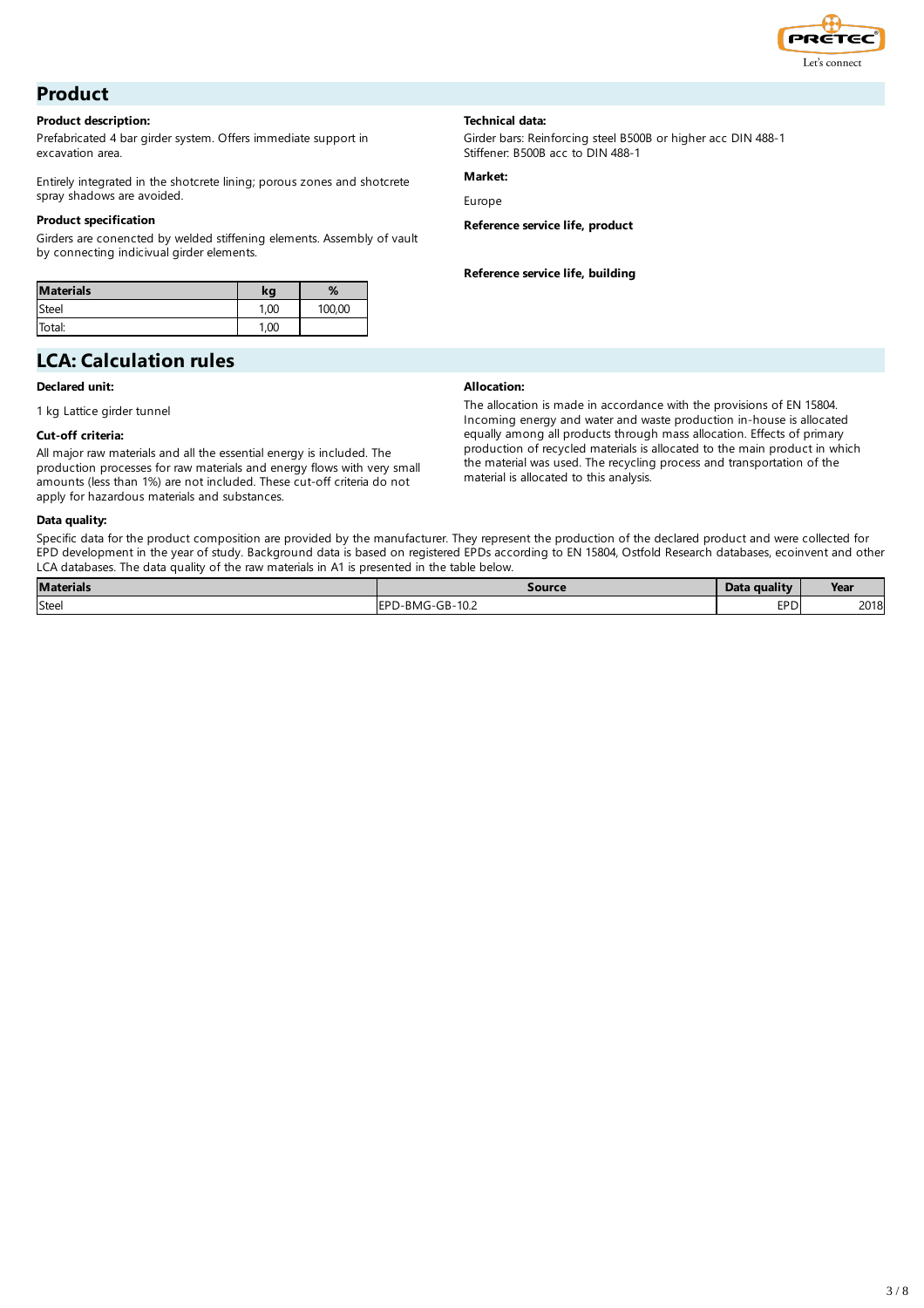

## **System boundary:**

This EPD is a "cradle-to-gate with options" EPD. The system boundary for this LCA report is from A1 to A4, C1-C4 and D. Product is made in EU country. Energy consumption for storage and internal transport at Pretec warehouse is included in A3. Transport distance in A4 is an average transport distance to Norwegian customers.



**Additional technical information:**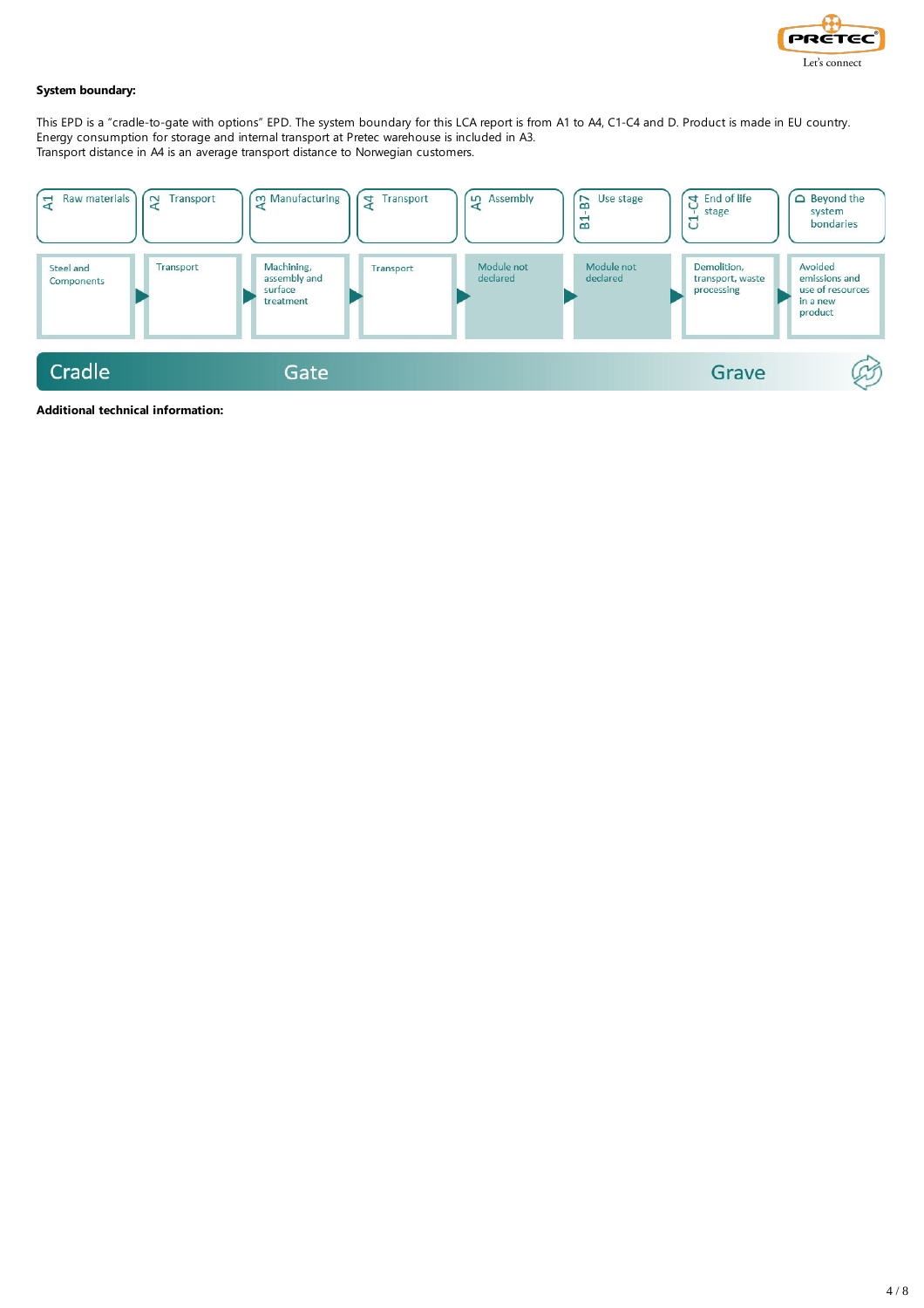

## **LCA: Scenarios and additional technical information**

The following information describe the scenarios in the different modules of the EPD.

Module C "End of life stage" is a generic scenario for decommissioning of construction. Subject to project specific conditions. Grade of recycling for different steel grades is based on statistics obtained from Norsk Stålforbund.

## **Transport from production place to user (A4)**

| <b>Type</b>          | <b>Capacity utilisation</b><br>(incl. return) % | Type of vehicle                     | Distance km | <b>Fuel/Energy</b><br>consumption | Unit  | Value (I/t) |
|----------------------|-------------------------------------------------|-------------------------------------|-------------|-----------------------------------|-------|-------------|
| <b>Truck</b>         | 55.0 %                                          | Truck, lorry over 32 tonnes, EURO 6 | 300         | 0.022606                          | l/tkm | 6,78        |
| Railway              |                                                 |                                     |             |                                   | l/tkm |             |
| Boat                 |                                                 |                                     |             |                                   | l/tkm |             |
| Other Transportation |                                                 |                                     |             |                                   | l/tkm |             |

## **End of Life (C1, C3, C4)**

| ı.                                    | Unit | Value  |
|---------------------------------------|------|--------|
| Hazardous waste disposed              | kg   |        |
| Collected as mixed construction waste | kg   |        |
| Reuse                                 | kg   |        |
| Recycling                             | kg   | 0,6700 |
| Energy recovery                       | kg   |        |
| lTo landfill                          | kg   | 0,3300 |

## **Transport to waste processing (C2)**

| <b>Type</b>                 | <b>Capacity utilisation</b><br>(incl. return) % | <b>Type of vehicle</b>              | Distance km | <b>Fuel/Energy</b><br>consumption | Unit  | Value (I/t) |
|-----------------------------|-------------------------------------------------|-------------------------------------|-------------|-----------------------------------|-------|-------------|
| <b>Truck</b>                | 55.0 %                                          | Truck, lorry over 32 tonnes, EURO 6 | 100         | 0.022606                          | l/tkm | 2,26        |
| Railway                     |                                                 |                                     |             |                                   | 1/tkm |             |
| <b>Boat</b>                 |                                                 |                                     |             |                                   | 1/tkm |             |
| <b>Other Transportation</b> |                                                 |                                     |             |                                   | 1/tkm |             |

## **Benefits and loads beyond the system boundaries (D)**

|                                                                                               | <u>Jnn</u> | Value |
|-----------------------------------------------------------------------------------------------|------------|-------|
| steel.<br>' (ka<br>net scrap<br>with<br>f primary reinforcing<br>steel<br>Substitution<br>OT. | lkc        |       |

¨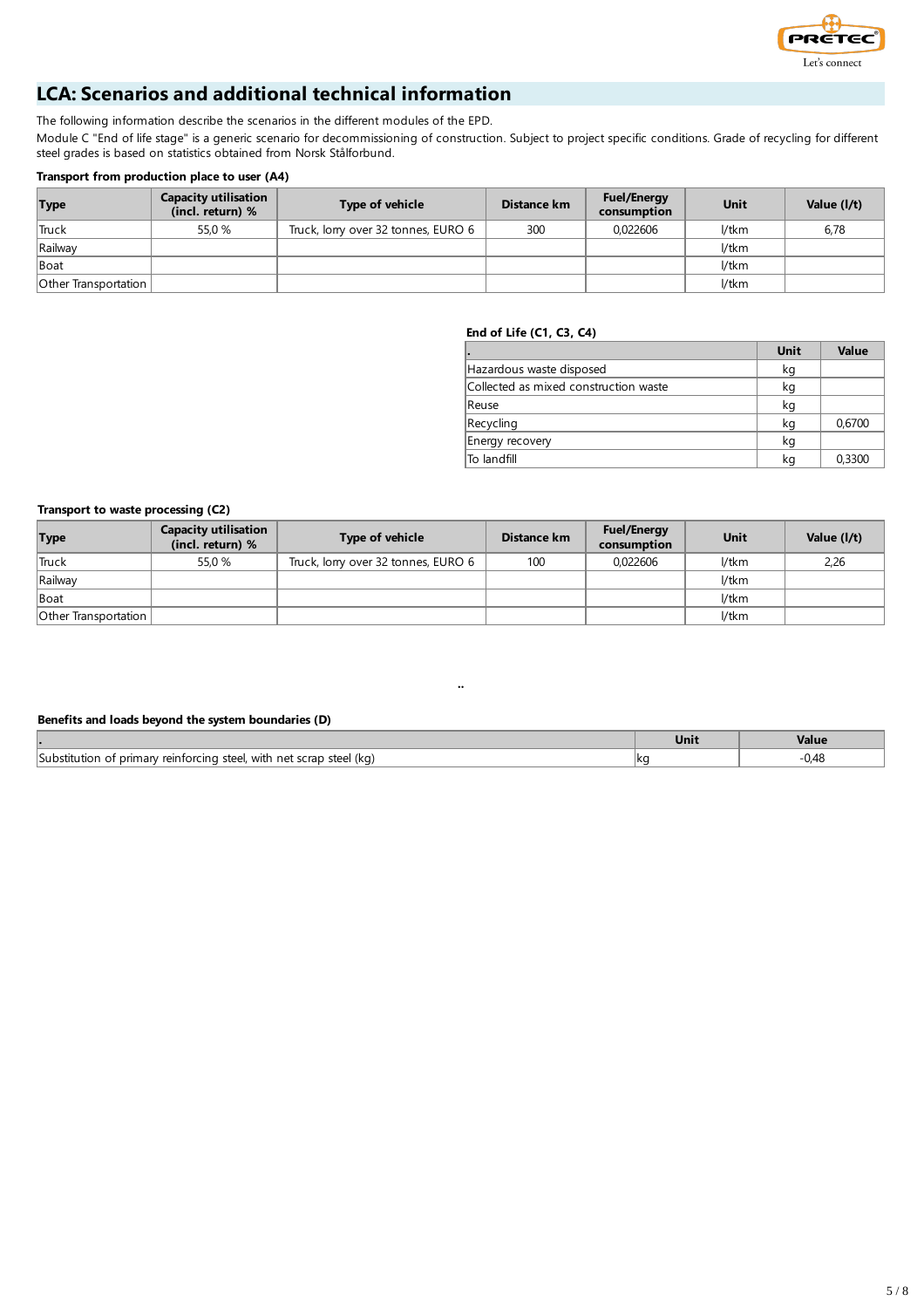

## **LCA: Results**

The LCA results are presented below for the declared unit defined on page 2 of the EPD document.

## **System boundaries (X=included, MND=module not declared, MNR=module not relevant)**

|                  | <b>Product stage</b> |                |           | <b>Construction</b><br>installation<br>stage |            | End of life stage<br>User stage |                |                  |               |                                      |                          |                                  | <b>Beyond the</b><br>system<br>bondaries |                         |                |                                               |
|------------------|----------------------|----------------|-----------|----------------------------------------------|------------|---------------------------------|----------------|------------------|---------------|--------------------------------------|--------------------------|----------------------------------|------------------------------------------|-------------------------|----------------|-----------------------------------------------|
| Raw<br>materials | Transport            | Manufacturing  | Transport | Assembly                                     | <b>Jse</b> | 8<br>둖<br>Ë<br>Main             | Repair         | ement<br>Replace | Refurbishment | ᠊ᢛ<br>-<br>Operatio<br>energy<br>use | Operational<br>water use | construction<br>demolition<br>ဒီ | Transport                                | processing<br>aste<br>3 | Disposal       | ွင့<br>Reuse-Recov<br>Recycling-<br>potential |
| A1               | A <sup>2</sup>       | A <sub>3</sub> | A4        | A <sub>5</sub>                               | <b>B1</b>  | <b>B2</b>                       | B <sub>3</sub> | <b>B4</b>        | <b>B5</b>     | B6                                   | <b>B7</b>                | C1                               | C2                                       | C <sub>3</sub>          | C <sub>4</sub> | D                                             |
| X                | X                    | X              | X         |                                              |            |                                 |                |                  |               |                                      |                          | $\checkmark$<br>∧                | X                                        | X                       | X              | X                                             |

## Environmental impact

| Parameter   | <b>Unit</b>                                          | $A1 - A3$    | A4         | C <sub>1</sub> | C <sub>2</sub> | C <sub>3</sub> | C <sub>4</sub> | D          |
|-------------|------------------------------------------------------|--------------|------------|----------------|----------------|----------------|----------------|------------|
| <b>GWP</b>  | $\log$ CO <sub>2</sub> -eq                           | $3,81E-01$   | 2,48E-02   | 5.67E-02       | 8,28E-03       | 1.34E-04       | $1.71E - 03$   | 8,03E-01   |
| ODP         | kg CFC11 -eq                                         | 1.50E-08     | 5,10E-09   | 9.82E-09       | 1.70E-09       | 1,50E-11       | 5,68E-10       | 3,31E-08   |
| <b>POCP</b> | $\left  \text{kg C}_2 \text{H}_4 \text{-eq} \right $ | 7.57E-05l    | 3,88E-06   | 9.50E-06       | 1,29E-06       | $3,67E-08$     | 5,22E-07       | 5,60E-04   |
| AP          | $\log SO_2$ -eq                                      | $1.13E - 03$ | $6,41E-05$ | 4.30E-04       | $2,14E-05$     | 8,36E-07       | 1.25E-05l      | 3,58E-03   |
| EP          | $\log PO_4^3$ - eq                                   | 2,46E-04     | 8,84E-06   | $9,36E-05$     | 2,95E-06       | 1,28E-07       | 2.20E-06       | 1,19E-03   |
| <b>ADPM</b> | $\log$ Sb -eq                                        | 4.77E-07     | $5,91E-08$ | $2,45E-10$     | 1,97E-08       | 1,00E-11       | 3,30E-11       | 1,55E-05   |
| <b>ADPE</b> | lMJ                                                  | $5,95E+00$   | 4,08E-01   | 7,84E-01       | 1,36E-01       | 1,25E-03       | 4,81E-02       | $7,55E+00$ |

GWP Global warming potential; ODP Depletion potential of the stratospheric ozone layer; POCP Formation potential of tropospheric photochemical oxidants; AP Acidification potential of land and water; EP Eutrophication potential; ADPM Abiotic depletion potential for non fossil resources; ADPE Abiotic depletion potential for fossil resources

"Reading example: 9,0 E-03 = 9,0\*10-3 = 0,009"

\*INA Indicator Not Assessed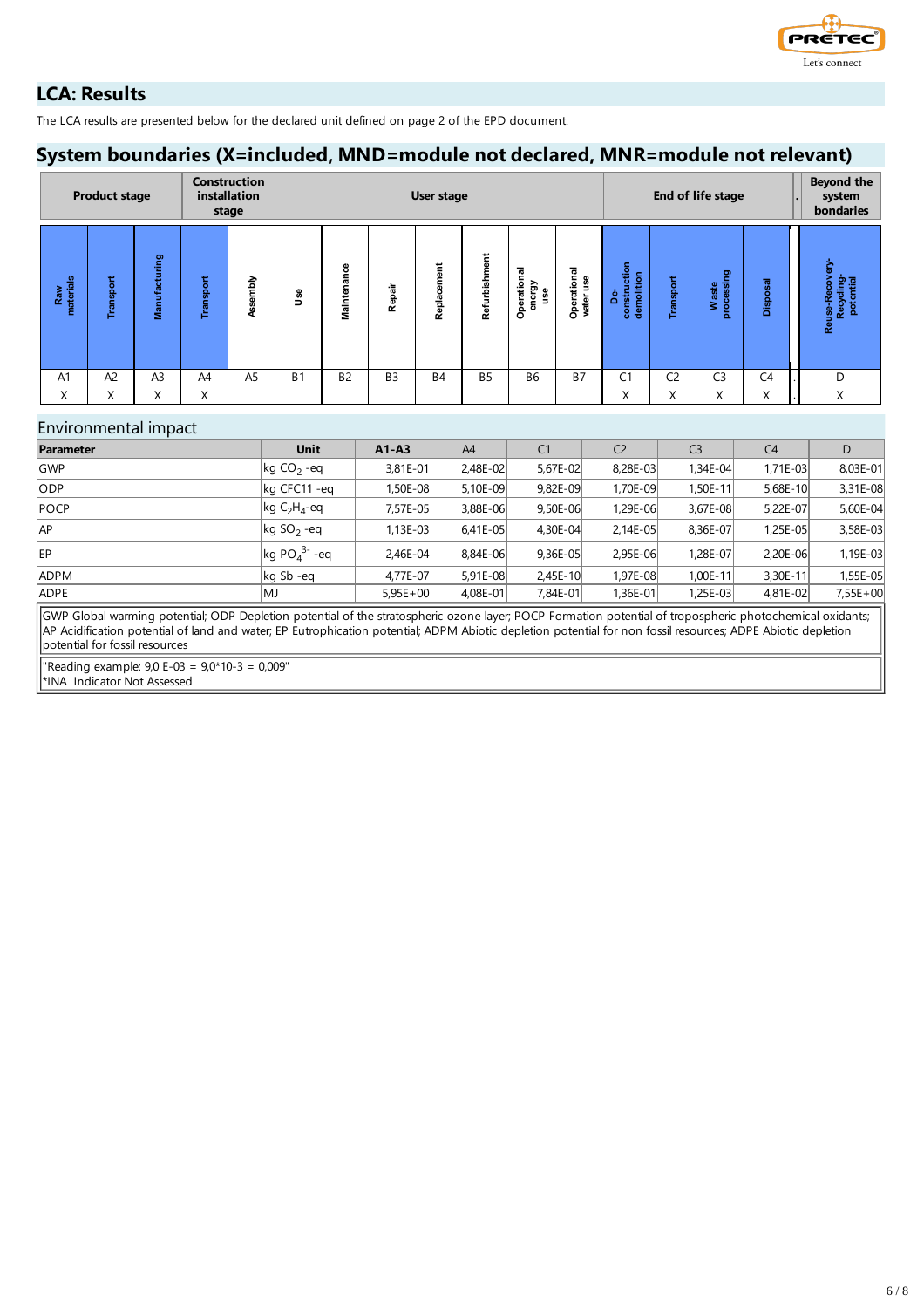

## Resource use

| Parameter   | <b>Unit</b>     | $A1 - A3$    | A4           | C <sub>1</sub> | C <sub>2</sub> | C <sub>3</sub> | C <sub>4</sub> | D            |
|-------------|-----------------|--------------|--------------|----------------|----------------|----------------|----------------|--------------|
| RPEE        | lMJ             | 3,40E-01     | 7,41E-03     | 4,27E-03       | 2,47E-03       | 1,04E-02       | 3,93E-04       | 6,80E-01     |
| <b>RPEM</b> | MJ              | $0.00E + 00$ | $0.00E + 00$ | $0,00E + 00$   | $0,00E + 00$   | $0,00E + 00$   | $0,00E + 00$   | $0,00E + 00$ |
| <b>TPE</b>  | lMJ             | $2.58E + 00$ | 7,41E-03     | 4,27E-03       | $2,47E-03$     | 1,04E-02       | 3,93E-04       | 6,80E-01     |
| <b>NRPE</b> | lMJ             | $1,15E+00$   | 4,20E-01     | 7,91E-01       | $1,40E-01$     | 1,68E-03       | 4,88E-02       | $7,16E+00$   |
| <b>NRPM</b> | lMJ             | $0.00E + 00$ | $0.00E + 00$ | $0,00E + 00$   | $0,00E + 00$   | $0.00E + 00$   | $0,00E + 00$   | $0,00E + 00$ |
| TRPE        | lMJ             | $7,66E+00$   | 4,20E-01     | 7,91E-01       | 1,40E-01       | 1,68E-03       | 4,88E-02       | $7,16E+00$   |
| <b>SM</b>   | ∣kg             | $1,15E+00$   | $0.00E + 00$ | $0,00E + 00$   | $0,00E + 00$   | $0,00E + 00$   | $0,00E + 00$   | $0,00E + 00$ |
| <b>RSF</b>  | lMJ             | 3.81E-05     | $0.00E + 00$ | $0.00E + 00$   | $0.00E + 00$   | $0.00E + 00$   | $0.00E + 00$   | $0,00E + 00$ |
| <b>NRSF</b> | lMJ             | $0.00E + 00$ | $0.00E + 00$ | $0,00E + 00$   | $0.00E + 00$   | $0.00E + 00$   | $0.00E + 00$   | $0.00E + 00$ |
| lw          | $\mathsf{Im}^3$ | 9,20E-01     | $9,95E-05$   | 6,80E-05       | $3,32E-05$     | 6,90E-07       | 5,28E-05       | 4,90E-03     |

RPEE Renewable primary energy resources used as energy carrier; RPEM Renewable primary energy resources used as raw materials; TPE Total use of renewable primary energy resources; NRPE Non renewable primary energy resources used as energy carrier; NRPM Non renewable primary energy resources used as materials; TRPE Total use of non renewable primary energy resources; SM Use of secondary materials; RSF Use of renewable secondary fuels; NRSF Use of non renewable secondary fuels; W Use of net fresh water

"Reading example: 9,0 E-03 = 9,0\*10-3 = 0,009" \*INA Indicator Not Assessed

## End of life - Waste

| Parameter                    | Unit                                                                                         | $A1 - A3$        | A4       | C <sub>1</sub> | C <sub>2</sub> | C <sub>3</sub> | C <sub>4</sub> |                  |  |  |
|------------------------------|----------------------------------------------------------------------------------------------|------------------|----------|----------------|----------------|----------------|----------------|------------------|--|--|
| HW                           | ∣kg                                                                                          | $5.21E - 02$     | 2.24E-07 | 2.15E-06       | 7.47E-08       | 4.14E-09       | 7.26E-08       | 6.95E-05         |  |  |
| <b>NHW</b>                   | ∣kg                                                                                          | $2.31E + 00$     | 3.84E-02 | 3.56E-03       | 1.28E-02l      | 1.27E-04       | 3.30E-01       | $1,37E+00$       |  |  |
| <b>RW</b>                    | ∣kg                                                                                          | INA <sup>*</sup> | INA*     | INA*           | INA*           | $INA*$         | INA*           | INA <sup>*</sup> |  |  |
|                              | HW Hazardous waste disposed; NHW Non hazardous waste disposed; RW Radioactive waste disposed |                  |          |                |                |                |                |                  |  |  |
| I*INA Indicator Not Assessed | "Reading example: $9.0 E-03 = 9.0*10-3 = 0.009"$                                             |                  |          |                |                |                |                |                  |  |  |

## End of life - Output flow

| Parameter   | Unit                                                                                                                                              | $A1 - A3$    | A4           |              | C <sub>2</sub> | C3               | C4           |              |  |
|-------------|---------------------------------------------------------------------------------------------------------------------------------------------------|--------------|--------------|--------------|----------------|------------------|--------------|--------------|--|
| CR          | ∣kg                                                                                                                                               | $0.00E + 00$ | $0.00E + 00$ | $0.00E + 00$ | $0.00E + 00$   | $0.00E + 00$     | $0.00E + 00$ | $0,00E + 00$ |  |
| <b>IMR</b>  | ∣kg                                                                                                                                               | $0.00E + 00$ | $0.00E + 00$ | $0.00E + 00$ | $0.00E + 00$   | $6.70E - 01$     | $0.00E + 00$ | $0.00E + 00$ |  |
| <b>IMER</b> | ∣kg                                                                                                                                               | $0.00E + 00$ | $0,00E + 00$ | $0.00E + 00$ | $0.00E + 00$   | $0.00E + 00$     | $0.00E + 00$ | $0,00E + 00$ |  |
| <b>IEEE</b> | IMJ                                                                                                                                               | INA*         | INA*         | INA*         | INA*I          | INA <sup>*</sup> | INA*l        | INA*         |  |
| <b>IETE</b> | lMJ                                                                                                                                               | INA*         | INA*         | INA*         | INA*           | INA*             | INA*         | INA*         |  |
|             | CR Components for reuse; MR Materials for recycling; MER Materials for energy recovery; EEE Exported electric energy; ETE Exported thermal energy |              |              |              |                |                  |              |              |  |

"Reading example: 9,0 E-03 = 9,0\*10-3 = 0,009"

\*INA Indicator Not Assessed